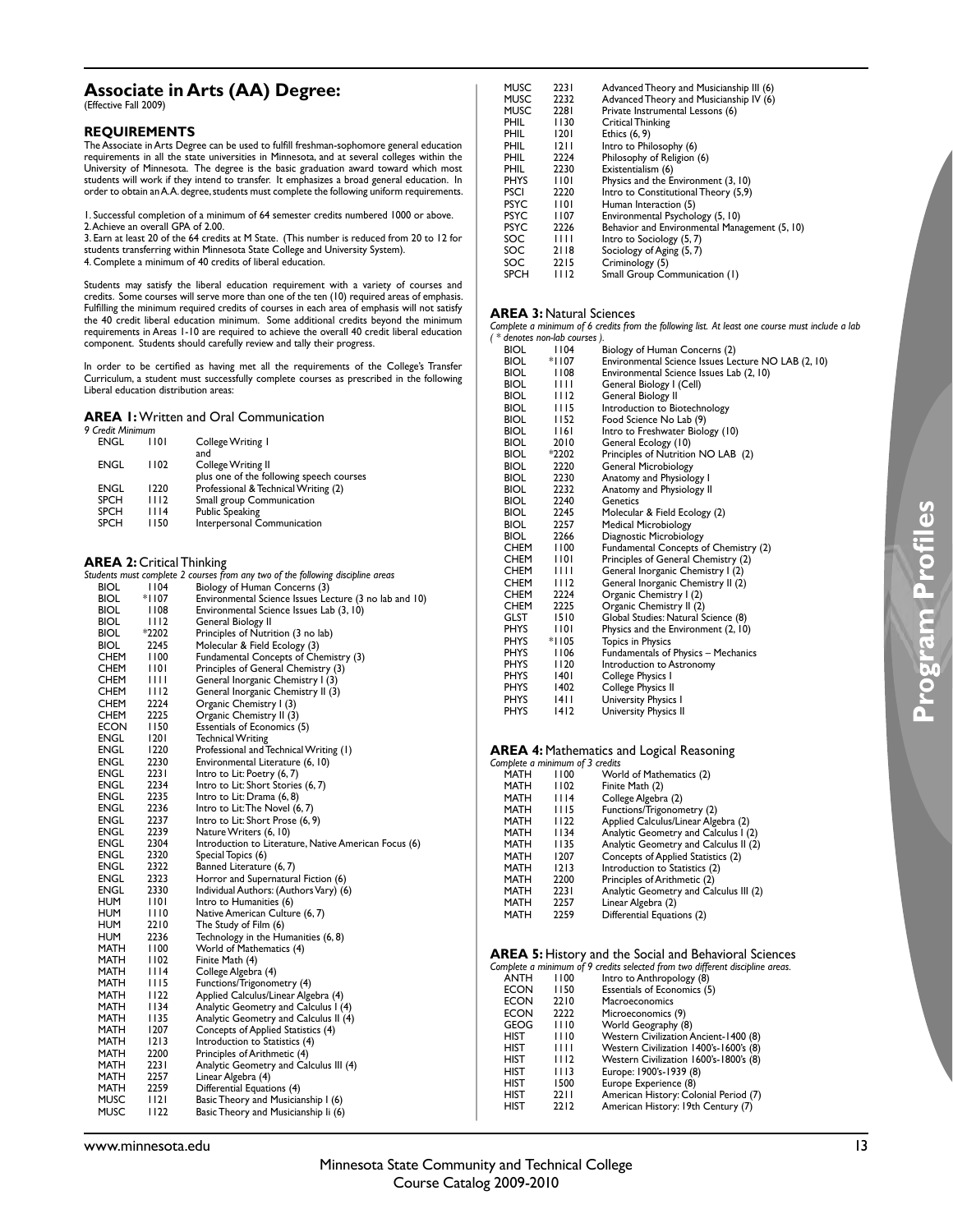| HIST        | 2213         | American History: 20th Century (7)            |
|-------------|--------------|-----------------------------------------------|
| HONS        | 1100         | Introduction to Honors                        |
| PSCI        | l I 20       | American National Government (9)              |
| PSCI        | 1130         | State and Local Government (9)                |
| PSCI        | l I 50       | Current Politics (2, 8)                       |
| PSCI        | 2204         | Comparative Government (8)                    |
| PSCI        | 2206         | International Politics (8)                    |
| PSCI        | 2210         | Judicial Politics (9)                         |
| <b>PSCI</b> | 2220         | Intro to Constitutional Theory (2, 9)         |
| <b>PSYC</b> | 1101         | Human Interaction (2)                         |
| <b>PSYC</b> | l 107        | Environmental Psychology (2, 10)              |
| <b>PSYC</b> | 1200         | General Psychology (9)                        |
| PSYC        | 2220         | Abnormal Psychology                           |
| <b>PSYC</b> | 2222         | Development Psychology (9)                    |
| <b>PSYC</b> | 2224         | Social Psychology (7)                         |
| <b>PSYC</b> | 2226         | Behavior and Environmental Management (2, 10) |
| SOC         | $\mathbf{H}$ | Intro to Sociology (2, 7)                     |
| SOC         | 1113         | Social Problems (9)                           |
| SOC III4    |              | Social Problems Field Experience              |
| SOC 2118    |              | Sociology of Aging (5, 7)                     |
| SOC         | 2211         | Marriage and Family                           |
| SOC 2213    |              | Sociology of the Family                       |
| SOC.        | 2215         | Criminology (2)                               |
| SOC         | 2216         | Minority Group Relations (7)                  |
| SOC 2217    |              | Rural Sociology (7)                           |
| SOC         | 2220         | Food, Culture and Society (7)                 |
| WMST        | 1130         | Intro to Women's Studies (7)                  |
|             |              |                                               |

**AREA 6:** The Humanities and Fine Arts *Complete a minimum of 9 credits selected from the 3 different discipline areas. (A maximum of 3 Fine Arts credits may be utilized)*

|             |              | $(A)$ muximum of 3 rine Arts credits may be utilized) |
|-------------|--------------|-------------------------------------------------------|
| ART         | I 12 I       | World of Art I Prehistory through Middle Ages (8)     |
| ART         | 1122         | World of Art II (8)                                   |
| ART         | 1124         | American Art (7)                                      |
| ENGL        | 2200         | Introduction to Creative Writing                      |
| ENGL        | 2223         | Creative Writing: Personal Narrative                  |
| ENGL        | 2228         | A Well Examined Life: Reading & Writing Memoir (7)    |
| ENGL        | 2230         | Environmental Literature (2, 10)                      |
| ENGL        | 2231         | Intro to Lit: Poetry (2, 7)                           |
| <b>ENGL</b> | 2234         | Intro to Lit: Short Stories (2, 7)                    |
| ENGL        | 2235         | Intro to Lit: Drama (2, 8)                            |
| ENGL        | 2236         | Intro to Lit: The Novel (2, 7)                        |
| ENGL        | 2237         | Intro to Lit: Short Prose (2, 9)                      |
| ENGL        | 2239         | Nature Writers (2, 10)                                |
| ENGL        | 2302         | American Ethic Literature (7)                         |
| ENGL        | 2304         | Introduction to Literature, Native American Focus (6) |
| ENGL        | 2310         | Intro to Mythology                                    |
| ENGL        | 2314         | Intro to Shakespeare                                  |
| ENGL        | 2320         | Special Topics (2)                                    |
| ENGL        | 2321         | Women in Literature (7)                               |
| <b>ENGL</b> | 2322         | Banned Literature (7)                                 |
| ENGL        | 2323         | Horror and Supernatural Fiction (2)                   |
| ENGL        | 2330         | Individual Authors: (Authors Vary) (2)                |
| ENGL        | 233 I        | American Literature I (7)                             |
| ENGL        | 2332         | American Literature II (7)                            |
| ENGL        | 2361         | British Literature I (8)                              |
| ENGL        | 2362         | British Literature II (8)                             |
| <b>GLST</b> | 1121         | Humanities Italy (8)                                  |
| HUM         | 1101         | Intro to Humanities                                   |
| HUM         | 1105         | Religion in Humanities (8)                            |
| HUM         | 1110         | Native American Culture (2, 7)                        |
| HUM         | 1120         | Culture of Italy I (8)                                |
| HUM         | 1132         | Women in Humanities (7)                               |
| HUM         | 1134         | Global Perspectives for Women (8)                     |
| HUM         | 2210         |                                                       |
| HUM         | 2230         | Introduction to Film (2)                              |
| HUM         | 2236         | World Cinema (8)                                      |
|             |              | Technology in the Humanities (2, 8)                   |
| HUM         | 2281<br>2293 | Culture of the British Isles (8)                      |
| HUM         |              | Field Experience: Europe (8)                          |
| HUM         | 2500         | Honors Colloquy (7)                                   |
| MUSC        | Ш            | <b>Fundamentals of Music</b>                          |
| MUSC        | 1115         | Exploring Our American Musical Heritage (7)           |
| MUSC        | 1116         | The World of Music                                    |
| MUSC        | 1118         | Rock and Pop Music                                    |
| MUSC        | 1120         | Introduction to Music Technology                      |
| MUSC        | 1121         | Basic Theory & Musicianship I (2)                     |
| MUSC        | 1122         | Basic Theory & Musicianship II (2)                    |
| MUSC        | 2231         | Adv Theory & Musicianship III (2)                     |
| MUSC        | 2232         | Adv Theory & Musicianship IV (2)                      |
| MUSC        | 2281         | Private Instrumental Lessons (2)                      |
| MUSC        | 2285         | <b>Advanced Music Composition</b>                     |
| PHIL        | 1201         | Ethics (2, 9)                                         |
| PHIL        | 1211         | Intro to Philosophy (2)                               |
| PHIL        | 2224         | Philosophy of Religion (2, 8)                         |
| PHIL        | 2230         | Existentialism (2)                                    |
| <b>SPCH</b> | 2218         | Oral Interpretation                                   |
| THTR        | 1105         | Beginning Acting                                      |
|             |              |                                                       |

| THTR                 | 1111   | Intro to Theatre                         |
|----------------------|--------|------------------------------------------|
| <b>The Fine Arts</b> |        |                                          |
| ART                  | 1105   | Inter Cultural Art and Design (7)        |
| ART                  | 1107   | Foundations of Art. 2-D                  |
| ART                  | 1108   | Foundations of Art, 3-D                  |
| ART                  | 1110   | Intro to Art                             |
| ART                  | Ш      | Beginning Drawing                        |
| ART                  | 1112   | <b>Beginning Painting</b>                |
| ART                  | 1113   | Drawing II                               |
| ART                  | 1116   | Pastel Drawing                           |
| ART                  | 140    | <b>Handbuilt Ceramics</b>                |
| ART                  | 114 I  | Ceramics I                               |
| ART                  | 2211   | Studio Painting and Framing              |
| ART                  | 2241   | Ceramics II                              |
| ENGL                 | 2221   | Creative Writing - Poetry                |
| ENGL                 | 2222   | Creative Writing - Fiction               |
| <b>MUSC</b>          | 1112   | <b>Beginning Class Guitar</b>            |
| MUSC                 | 1113   | <b>Beginning Class Voice</b>             |
| <b>MUSC</b>          | 1114   | Beginning Class Piano                    |
| MUSC                 | l I 23 | Sight Singing & Ear Training I           |
| MUSC                 | 1124   | Sight Singing & Ear Training II          |
| <b>MUSC</b>          | I I 35 | <b>Voice Ensemble</b>                    |
| <b>MUSC</b>          | 114 I  | Concert Choir                            |
| <b>MUSC</b>          | l 145  | Area Chorale                             |
| <b>MUSC</b>          | 1151   | Individual Voice Lessons                 |
| MUSC                 | 1162   | lazz Ensemble                            |
| MUSC                 | 1164   | Concert Band                             |
| MUSC                 | 1168   | Pep Band                                 |
| <b>MUSC</b>          | I 18 I | Private Instrumental Lessons             |
| MUSC                 | I 185  | <b>Private Music Composition Lessons</b> |
| MUSC                 | 1191   | Individual Piano Lessons                 |
| MUSC                 | 2223   | Sight Singing & Ear Training III         |
| MUSC                 | 2224   | Sight Singing & Ear Training IV          |
| MUSC                 | 2251   | Individual Voice Lessons                 |
| MUSC                 | 2291   | Individual Piano Lessons                 |
| THTR                 | 1112   | Intro to Stagecraft                      |
| THTR                 | 1131   | Drama Lab: Acting                        |
| THTR                 | 14     | Drama Lab: Stagecraft                    |
|                      |        |                                          |

# **AREA 7:** Human Diversity *Complete one course*

| Complete one course |      |                                                  |
|---------------------|------|--------------------------------------------------|
| ART                 | 1105 | Inter Cultural Art and Design (6F)               |
| ART                 | 1124 | American Art History (6)                         |
| ENGL                | 2228 | Well Examined Life: Reading & Writing Memoir (6) |
| ENGL                | 2231 | Intro to Lit: Poetry (2, 6)                      |
| ENGL                | 2234 | Intro to Lit: Short Stories (2, 6)               |
| ENGL                | 2236 | Intro to Lit: The Novel (2, 6)                   |
| ENGL                | 2302 | American Ethic Literature (6)                    |
| ENGL                | 2321 | Women in Literature (6)                          |
| ENGL                | 2322 | Banned Literature (6)                            |
| <b>ENGL 2331</b>    |      | American Literature I (6)                        |
| ENGL                | 2332 | American Literature II (6)                       |
| HIST                | 2211 | American History: Colonial Period<br>(5)         |
| HIST                | 2212 | American History: 19th Century (5)               |
| HIST                | 2213 | American History: 20th Century (5)               |
| HUM                 | 1110 | Native American Culture (2, 6)                   |
| HUM                 | 1132 | Women in Humanities (6)                          |
| HUM                 | 2500 | Honors Colloquy (5)                              |
| <b>MUCS</b>         | 2230 | Multicultural America                            |
| MUSC                | 1115 | Exploring Our American Musical Heritage (6)      |
| PSYC.               | 2224 | Social Psychology (5)                            |
| SOC                 | 1111 | Intro to Sociology (2, 5)                        |
| SOC                 | 2118 | Sociology of Aging (2, 5)                        |
| SOC                 | 2213 | Sociology of the Family (5)                      |
| SOC                 | 2216 | Minority Group Relations (5)                     |
| SOC                 | 2217 | Rural Sociology (5)                              |
| SOC 2220            |      | Food, Culture and Society (5)                    |
| SPCH                | 2216 | Intercultural Communication                      |
| WMST                | 1130 | Intro to Women's Studies (5)                     |
|                     |      |                                                  |

## **AREA 8:** Global Perspective

| Complete one course |      |                                                   |
|---------------------|------|---------------------------------------------------|
| ANTH                | 1100 | Intro to Anthropology (5)                         |
| <b>ART</b>          | 12   | World of Art I Prehistory through Middle Ages (6) |
| <b>ART</b>          | 1122 | World of Art II (6)                               |
| ENGL                | 2235 | Intro to Lit: Drama (2, 6)                        |
| ENGL                | 2361 | British Literature I (6)                          |
| ENGL                | 2362 | British Literature II (6)                         |
| <b>FREN</b>         | 2211 | Intermediate French I                             |
| <b>FREN</b>         | 2212 | Intermediate French II                            |
| GEOG                | 1110 | World Geography (5)                               |
| GLST                | 1121 | Humanities Italy                                  |
| GLST                | 1500 | Global Studies: International Internship          |
| <b>GLST</b>         | 1510 | Global Studies: Natural Science (3NL)             |
| HIST                | 1110 | <b>Western Civilization Ancient-1400 (5)</b>      |
| HIST                | '''' | Western Civilization 1400's-1600's (5)            |